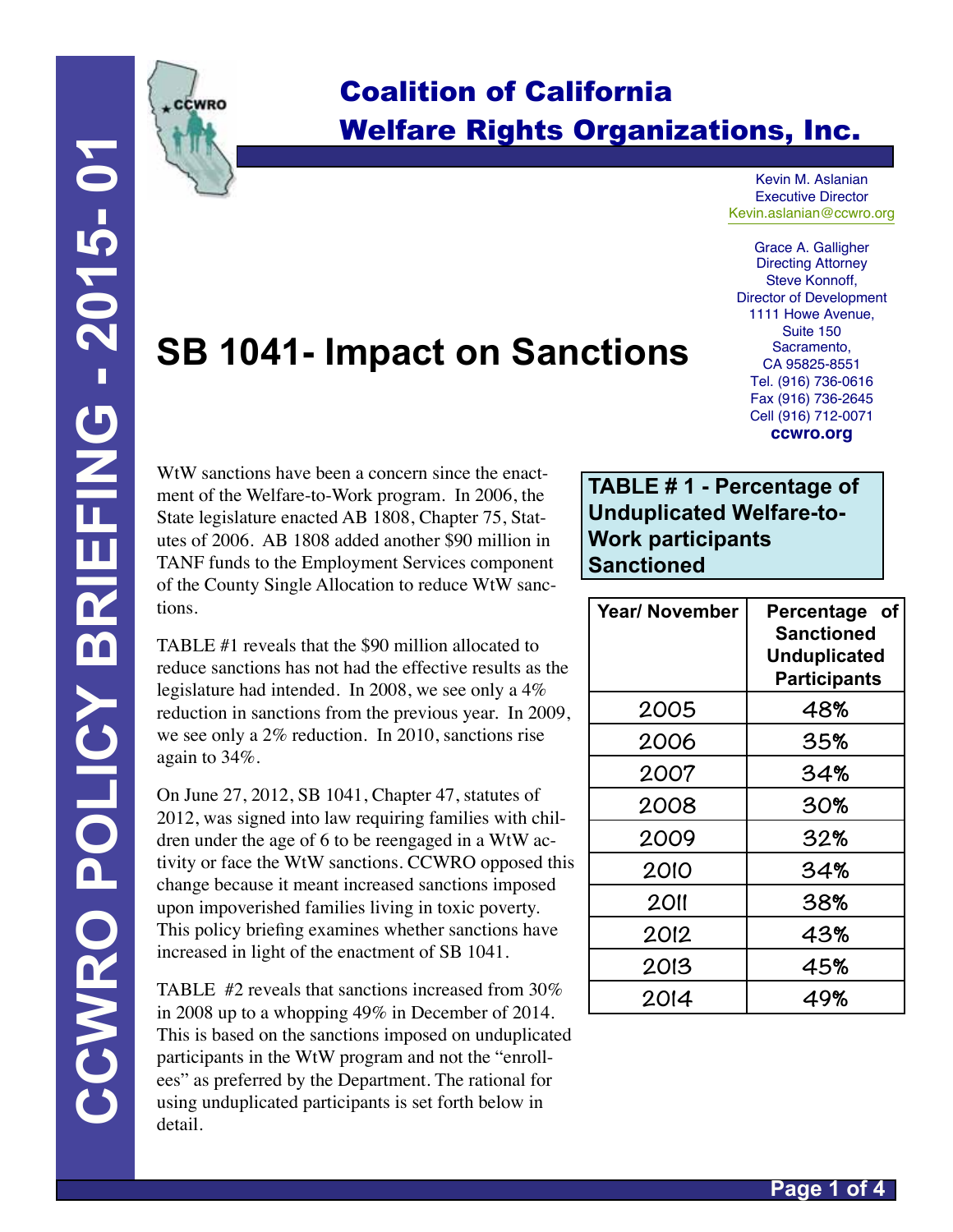WtW sanctions are imposed upon "participants". Enrollees are not sanctioned in California since the enactment of the GAIN and WtW program. In fact, enrollees have never been sanctioned in California.

CDSS and others have erroneously tried to use enrollees as a numerator to calculate the sanction rate to determine a lower sanction rate that is actually endured by CalWORKs recipients in the real world.

The definition of "enrollee" includes recipients "willing to participate" which does not mean they are participating, thus they are not subject to sanctions. Moreover, enrollees does not include sanctioned families.

Thus, using enrollees and sanctioned participants as a basis for calculating the WtW sanction rate is dishonest and misleading. Moreover, it represents an attempt to conceal the true impact that these punitive sanctions inflicted upon impoverished families, often because counties did not provide supportive services.

The statute and the state regulations provide that sanctions can be imposed upon "participants" and not "enrollees". In fact, the only place that "enrollees" are mentioned in the statutes is only for the purposes of determination of eligibility for allowing participants to continue their self-initiated education in §§ 11320.3 and 11325.23. Enrollees are also mentioned in the statute authorizing the Temporary Assistance Program (TAP) program.

Looking at the state regulations, "enrollees" only appear in two places:

1. MPP § 42-702 which provided that GAIN recipients must enroll in the newly enacted WtW program; and

2. MPP 42-711.54 which is the Self-Initiated Program (SIP)

#### **WHO CAN BE SANCTIONED IN THE WtW PRO-GRAM?**

Only persons who fail to participate can be sanctioned. See MPP §§ 42-721.21 below.

#### **DOES "ENROLLEES" INCLUDE SANCTIONED PERSONS?**

No. How can a sanction rate be calculated by including the persons who are not being sanctioned?

The sanctioned persons cannot be in the numerator when that is the number for the denominator.

### WtW 25 Instructions and ACL 06-56

**"Enrollee:** Is an individual who has been enrolled or has been sent a notice that he or she was scheduled for a WTW appraisal. Count individuals who received cash aid, who were eligible for cash aid (e.g., individuals in a zero basic grant status), or were considered CalWORKs recipients in the report month.

This would include adults who are in receipt of family reunification services, have had a child(ren) removed from the home, and are no longer in receipt of cash aid. An enrollee is defined as either  $(1)$  required to participate, or  $(2)$ willing to participate."

**"WTW sanction**: Occurs when the individual is not aided during the report month for a failure to comply with WTW program requirements without good cause and for whom compliance efforts have failed (MPP Section 42-721.41)."

**Page 2 of 4**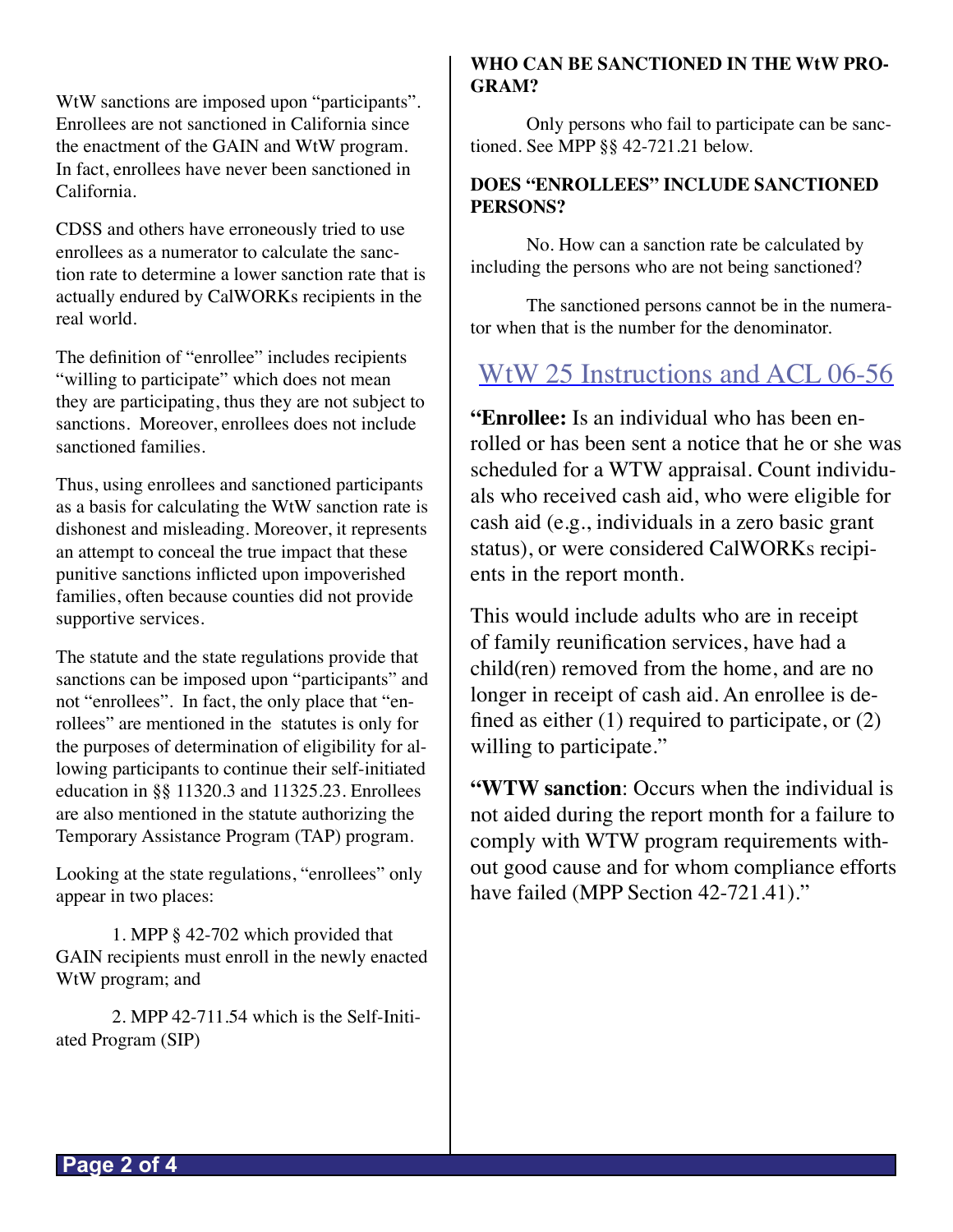*MPP 42-720.21 "An individual who is required to participate in program activities as a condition of receipt of aid shall be subject to sanctions specified in Section 42-721.4, whenever:*

*.211 He or she fails or refuses without good cause to comply with program requirements;..."*

Below is the list of activities that a CalWORKs recipient can be sanctioned, if they fail to participate therein without good cause, that are set forth in the WtW 25 reporting form. Numbers 6-29 are represented in cell 30 of the WtW 25. Often participants are not able to participate due to lack of supportive services as revealed in a report done by the Rand Corporation. The counties never verify that the participants adequate supportive services.

*"30. Number of individuals 6-29 (Unduplicated): Enter the unduplicated total number of individuals who were counted in activities 6-29 during the report month. This total is not the sum of Items 6-29."*

| 6.                      | Appraisal                                              |
|-------------------------|--------------------------------------------------------|
| $\overline{7}$ .        | Assessment                                             |
| 8.                      | Reappraisal                                            |
| 9.                      | Job search & job readiness assistance                  |
| 10.                     | Unsubsidized employment                                |
| 11.                     | Self-employment                                        |
| 12.                     | Subsidized private sector employment                   |
| 13.                     | Subsidized public sector employment                    |
| 14.                     | On-the-job training (OJT)                              |
| 15.                     | Grant-based on-the-job training (OJT)                  |
| 16.                     | Work-study                                             |
| 17.                     | Supported work or transitional employment              |
| 18.                     | Work experience                                        |
| 19.                     | Community service                                      |
| 20.                     | Job skills training directly related to employment     |
| 21.                     | Vocational education training                          |
| 22.                     | Education directly related to employment               |
| 23.                     | Adult basic education                                  |
| 24.                     | Satisfactory progress in a secondary school            |
| 25.                     | Other activities                                       |
| 26.                     | Providing childcare to community services participants |
| 27.                     | Mental health services                                 |
| 28.                     | Substance abuse services                               |
| 29.                     | Domestic abuse services                                |
| 30.                     | Number of individuals 6-29 (Unduplicated)              |
| $\overline{\mathbf{a}}$ |                                                        |